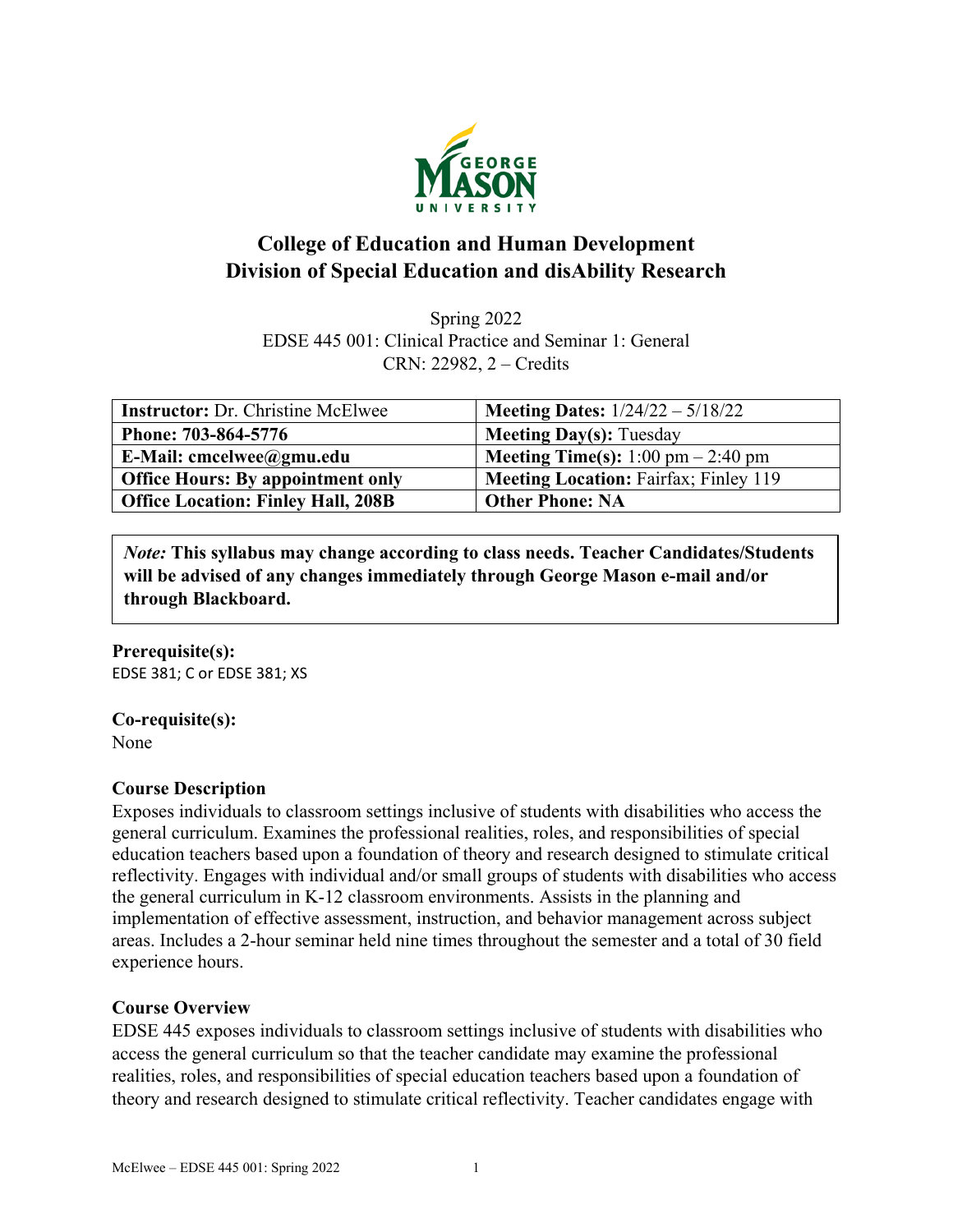individuals and/or small groups of students with disabilities who access the general curriculum in K-12 classroom environments and assist in the planning and implementation of effective assessment, instruction, and behavior management across subject areas. Includes a 2-hour seminar held nine times throughout the semester and a total of 30 field experience hours.

### **Advising Contact Information**

Please make sure that you are being advised on a regular basis as to your status and progress in your program. Students in Special Education and Assistive Technology programs can contact the Special Education Advising Office at 703-993-3670 or [speced@gmu.edu](mailto:speced@gmu.edu) for assistance. All other students should refer to their assigned program advisor or the Mason Care Network (703- 993-2470).

## **Course Delivery Method**

Learning activities include the following:

- 1. Class lecture and discussion
- 2. Application activities
- 3. Small group activities and assignments
- 4. Video and other media supports
- 5. Research and presentation activities
- 6. Electronic supplements and activities via Blackboard

## **Learner Outcomes**

Upon completion of this course, students will be able to:

- 1. Identify the varied activities and responsibilities of numerous professionals, including collaborative roles, across a wide range of school-based settings and learning experiences in the school (e.g., general education teachers, special education teachers, art-music/PE teachers or other content-area teachers, and guidance and administrative personnel).
- 2. Demonstrate an understanding of development and individual differences by responding to the characteristics and needs of individuals with disabilities who access the general curriculum and by providing meaningful and challenging learning experiences for students in the classroom setting.
- 3. Assist in the implementation of academic, behavioral, and social/emotional aspects of instruction in the classroom setting, including the use of instructional and assistive technology, to advance the learning of students with disabilities who access the general curriculum.
- 4. Assist the mentor teacher in using multiple methods of assessment and data sources when evaluating daily student performance and making educational decisions for individuals with disabilities who access the general curriculum.
- 5. Observe in the administration of formal and informal diagnostic testing.
- 6. Plan for and provide explicit instruction for individuals and/or small groups under the supervision of the mentor teacher.
- 7. Collaborate effectively with education professionals and engage in professional activities as a member of the learning community.
- 8. Demonstrate professional and ethical behavior in K-12 school settings and a commitment to developing educational success and quality of life for students with disabilities who access the general curriculum.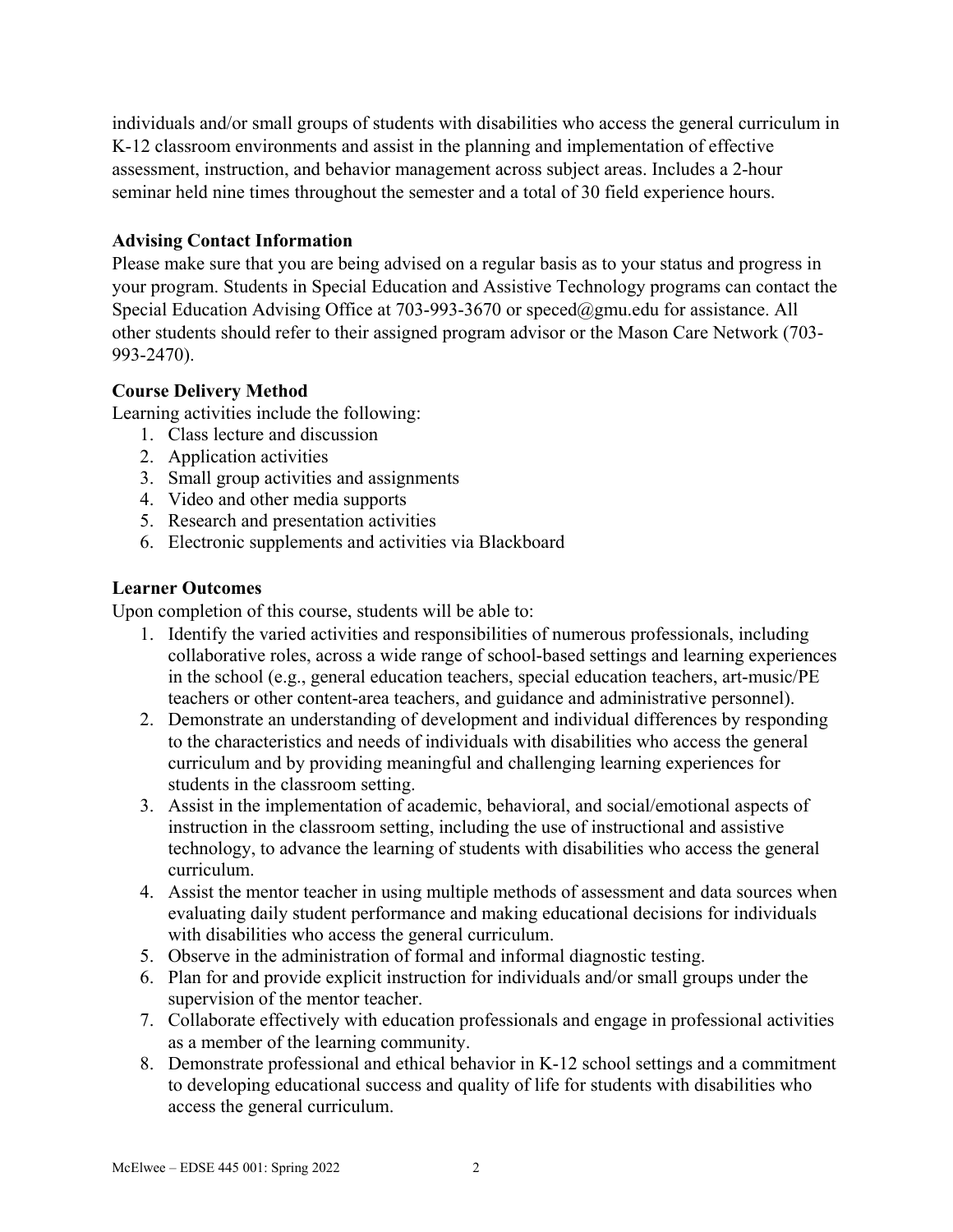9. Reflect on and analyze instructional decisions observed and/or made and apply insight gained to plans for future instruction.

#### **Professional Standards**

(Council for Exceptional Children [CEC] and the Interstate Teacher Assessment and Support Consortium [InTASC]). Upon completion of this course, students will have met the following professional standards: CEC Standard 1: Learner Development and Individual Learning Differences; CEC Standard 2: Learning Environments; CEC Standard 3: Curricular Content Knowledge; CEC Standard 4: Assessment; CEC Standard 5: Instructional Planning and Strategies; CEC Standard 6: Professional Learning and Ethical Practice; CEC Standard 7: Collaboration; (InTASC 1-10).

#### **Required Texts**

Archer, A. L., & Hughes, C. A. (2010). *Explicit instruction: Effective and efficient teaching*. Guilford Press.

### **Recommended Texts**

American Psychological Association*.* (2020). *Publication manual of the American Psychological Association* (7th ed.). <https://doi.org/10.1037/0000165-000>

#### **Course Performance Evaluation**

Students are expected to submit all assignments on time in the manner outlined by the instructor (e.g., Blackboard, VIA, hard copy).

#### **VIA Performance-Based Assessment Submission Requirement**

It is critical for the special education program to collect data on how our students are meeting accreditation standards. Every teacher candidate/student registered for an EDSE course with a required Performance-based Assessment (PBA) is required to upload the PBA to VIA (regardless of whether a course is an elective, a one-time course or part of an undergraduate minor). A PBA is a specific assignment, presentation, or project that best demonstrates one or more CEC, InTASC or other standard connected to the course. A PBA is evaluated in two ways. The first is for a grade, based on the instructor's grading rubric. The second is for program accreditation purposes. Your instructor will provide directions as to how to upload the PBA to VIA.

For EDSE 445, the required PBA is **Experiential Portfolio**. Please check to verify your ability to upload items to VIA before the PBA due date.

#### *Assignments and/or Examinations*

**Performance-based Assessment (VIA submission required) Experiential Portfolio (100 points x2)**

You will complete 30 hours of clinical experience at your assigned school setting. The clinical experience entails observations and working with students under supervision in a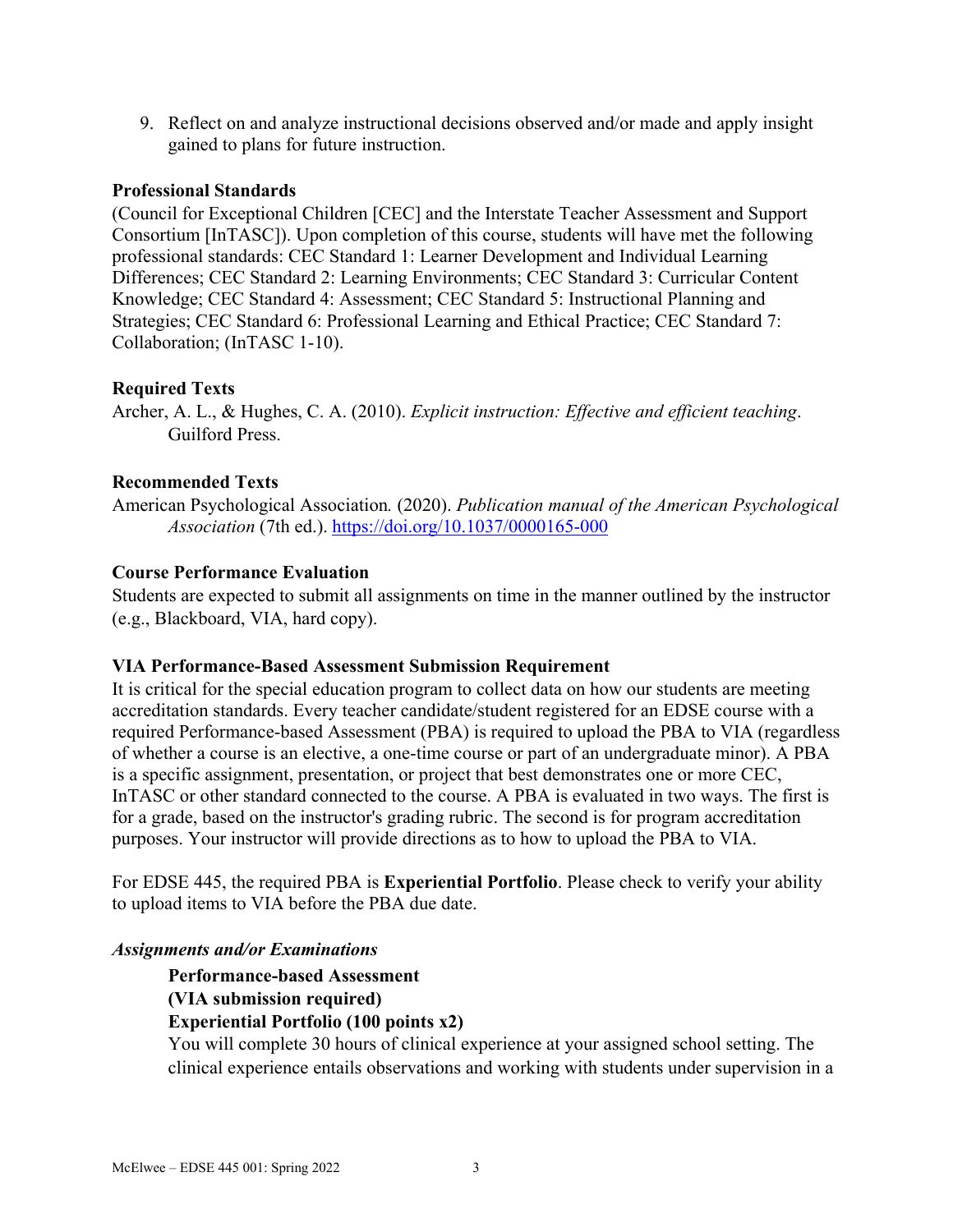K-12 school-based setting. Your clinical experience setting must include students with disabilities who access the general curriculum.

The experiential portfolio is an opportunity for you to organize your learning and provide evidence of your knowledge and skills. The portfolio will include (a) a Log of Hours to record completion (i.e., when completed, including signature of mentor teacher) of a series of activities during the clinical experience, (b) reflective journal entries, (c) lesson planning and instructional reflections, and (d) lesson observation.

*\*\*Specific instructions will be posted on Blackboard and described during the first class session\*\**

### **College Wide Common Assessment (VIA submission required) Dispositions Self-Assessment**

The required college-wide common assessment in EDSE 445 is the dispositions selfassessment. Towards the beginning of their licensure programs (in EDSE 241), all teacher candidates completed a self-rating of dispositions, which reflect one's attitudes and deeply held beliefs. Teacher Candidates in the Special Education-General Curriculum undergraduate licensure program complete the self-rating again towards the mid-point of the licensure program, in EDSE 445. The self-assessment will be an online survey, which can be accessed via the Assessments page of the course Blackboard site. Your instructor will notify you when the link is available. The self-assessment has 12 items that ask you to reflect on your professional responsibility, collaboration and leadership, cultural responsiveness, and high expectations for learning. Please note that in addition to the initial self-rating in EDSE 241 and this mid-point self-rating in EDSE 445, your dispositions will also be assessed at least 1 other time during your program: an instructor-rated evaluation by a university supervisor during internship (EDSE 482). In addition to these three designated evaluation times, instructors may complete instructorrated disposition assessments other times throughout the program. For more information on dispositions, see <https://cehd.gmu.edu/epo/candidate-dispositions>

#### *Other Assignments*

*Performance-based Common Assignments (No VIA submission required)*

#### **Final Reflection Paper (100 points**)

This assignment is a two-part assignment. In Part 1 of the reflection paper, the teacher candidate will reflect on the roles and responsibilities of a special education teacher. Drawing upon experiences gained from this course, the teacher candidate will write (a) a summary of the roles and responsibilities of a special education teacher and (b) a description of what they need to know more about regarding the roles and responsibilities of a special education teacher (such as remaining questions and/or goals for future learning). In Part 2 of the reflection paper, the teacher candidate will reflect on the CEC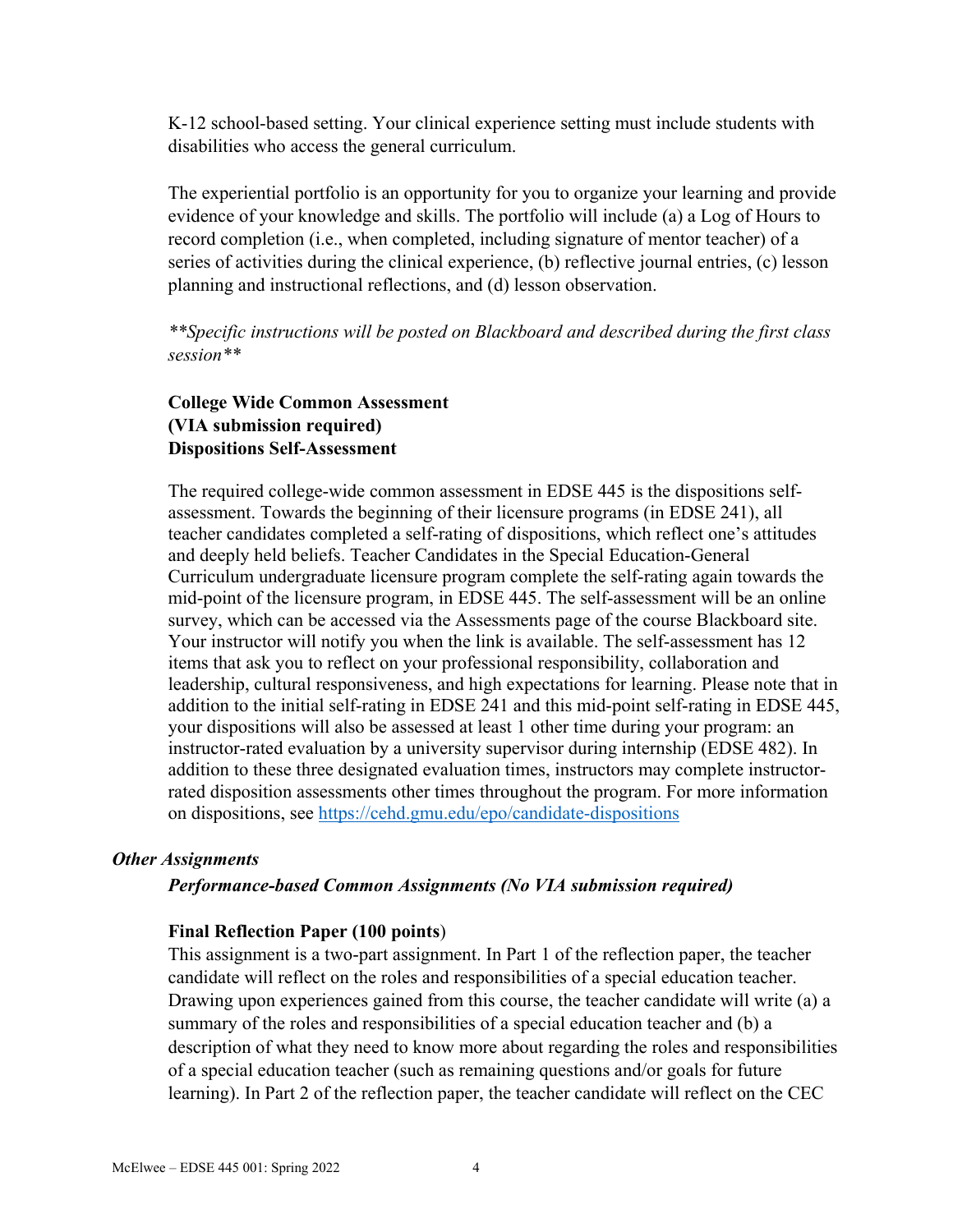standards and items in the Clinical Practice 1-General Curriculum rubric. Specifically, the teacher candidate will reflect on their growth in each area, indicating lessons learned and personal goals for the future.

*\*\*Specific instructions will be posted on Blackboard and described during the first class session\*\**

### **Seminar Attendance & Participation (100 points)**

Teacher candidates will attend all seminars and actively participate in seminar activities. Candidates are responsible for all assigned readings prior to the seminar. An assignment description and grading rubric will be posted on Blackboard and discussed in class.

#### *Assignment Summary*

| <b>Assignments</b>                   |                 | % Points       |
|--------------------------------------|-----------------|----------------|
| <b>Experiential Portfolio:</b>       |                 | $100$ points = |
| 1. Log of Hours and Activities       |                 | documents      |
| 2. Reflective Journal Entries        |                 | $100$ points = |
| 3. Lesson Planning and Instructional |                 | activity       |
| Reflection                           |                 | completion     |
| 4. Reflection Lesson Observation     |                 |                |
| <b>Final Reflection Paper</b>        |                 | 100 points     |
| Seminar Attendance and Participation |                 | 100 points     |
|                                      | Total           | $/100$ points  |
|                                      | percentage      |                |
|                                      | points averaged |                |

### **Course Policies and Expectations**

# *Attendance/Participation*

Class/seminar attendance and participation are an important part of this class because of the technical nature of the information learned through the course. Attendance points are earned for each class to emphasize the importance of engaging in the learning activities and educational environment of the course. Students are expected to arrive on time to class, participate in all class discussions and activities, and stay until the end of class. Attendance will be maintained through the artifacts students produce and digitally submit during class through group and individual work. For full attendance credit during each class, students must not only attend the full class session, but actively participate, work cooperatively, and turn in high quality class products.

If you are unable to attend any class session during the semester, please contact the instructor by phone or e-mail **before** the class session that you will be absent. In the rare event of an emergency or severe sickness, each student is given 1 "grace" absence without a point penalty, **as long as the instructor is notified before the class session and in-class activities are**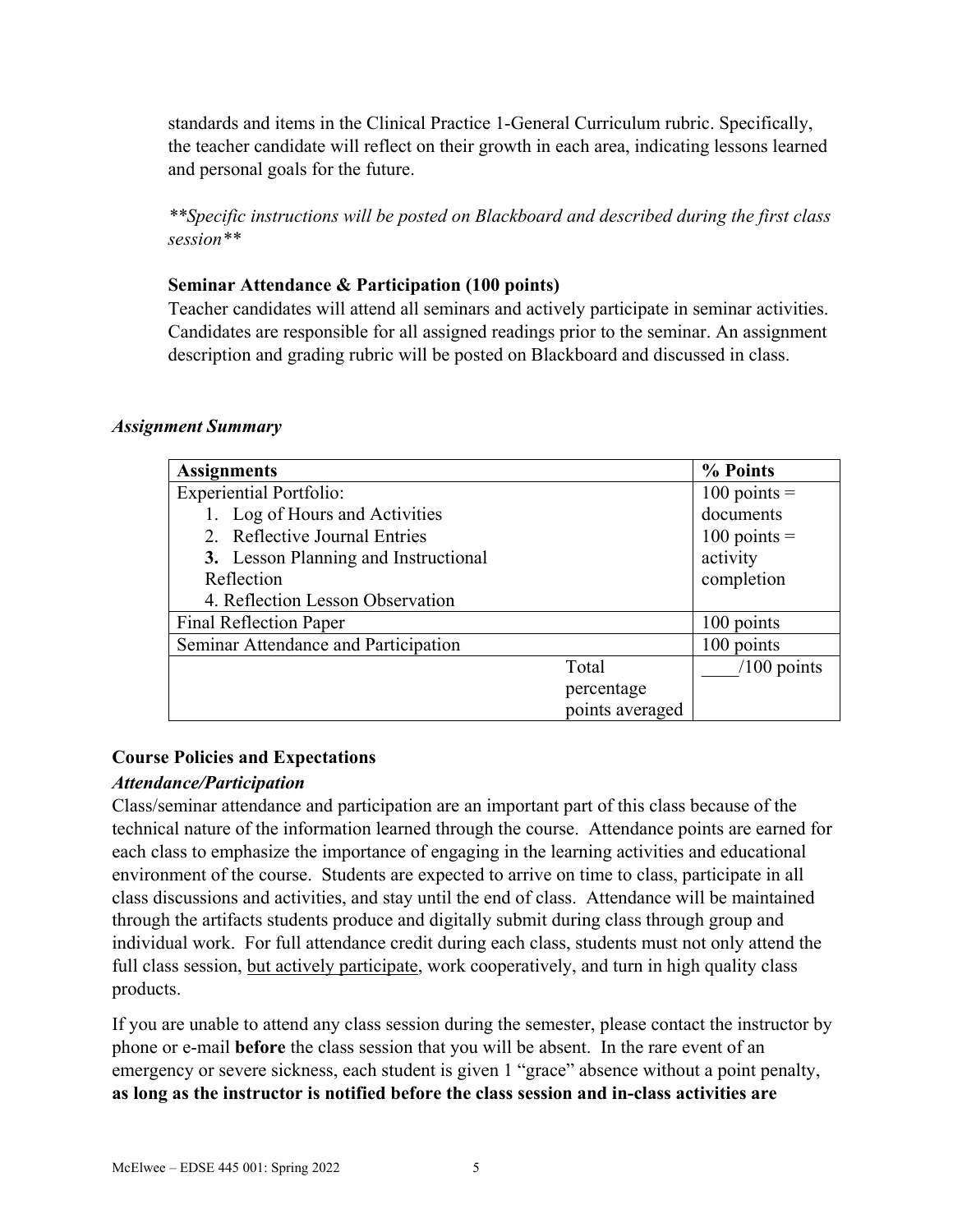**completed on the student's own time and submitted via blackboard.** In this case, it is still the student's responsibility to make arrangements to obtain notes, handouts, and lecture details from another student. *Attendance points missed for more than one absence or any absence without instructor contact before class will be considered on an individual and case by case basis based on appropriate student documentation!* Two or more unexcused absences may result in no credit for attendance in class and will affect the course grade.

### *Late Work*

To complete this course successfully, students need to adhere to all due dates for readings and assignments. All assignments should be submitted on or before the assigned due date. To be considered on time, assignments must be submitted by the start of class on the due date, unless otherwise noted by the instructor. On all assignments, full credit is available for those submitted on time. For every 24-hour period that an assignment is late, a 5% point deduction will occur. After one week from the due date (or until the last class session per the syllabus, whichever comes first), assignments will not be accepted. Please contact the instructor in advance if there is a problem with submitting your work on time.

#### **Grading**

| $\mathbf{A}$ | 95-100%       |
|--------------|---------------|
| $A -$        | $90 - 94\%$   |
| $B+$         | 87-89%        |
| B            | 83-86%        |
| B-           | 80-82%        |
| $C+$         | 77-79%        |
| C            | 73-76%        |
| $C-$         | 70-72%        |
| D            | 60-69%        |
| F            | $<\!\!60\!\%$ |

**\*Note:** The George Mason University Honor Code will be strictly enforced. See [Academic](https://oai.gmu.edu/)  [Integrity Site](https://oai.gmu.edu/) [\(https://oai.gmu.edu/\)](https://oai.gmu.edu/) and [Honor Code and System](https://catalog.gmu.edu/policies/honor-code-system/)

[\(https://catalog.gmu.edu/policies/honor-code-system/\)](https://catalog.gmu.edu/policies/honor-code-system/). Students are responsible for reading and understanding the Code. "To promote a stronger sense of mutual responsibility, respect, trust, and fairness among all members of the George Mason University community and with the desire for greater academic and personal achievement, we, the student members of the university community, have set forth this honor code: Student members of the George Mason University community pledge not to cheat, plagiarize, steal, or lie in matters related to academic work." Work submitted must be your own new, original work for this course or with proper citations.

### **Professional Dispositions**

Students are expected to exhibit professional behaviors and dispositions at all times. See [Policies](https://cehd.gmu.edu/students/polices-procedures/)  [and Procedures](https://cehd.gmu.edu/students/polices-procedures/) [\(https://cehd.gmu.edu/students/polices-procedures/\)](https://cehd.gmu.edu/students/polices-procedures/). Students are expected to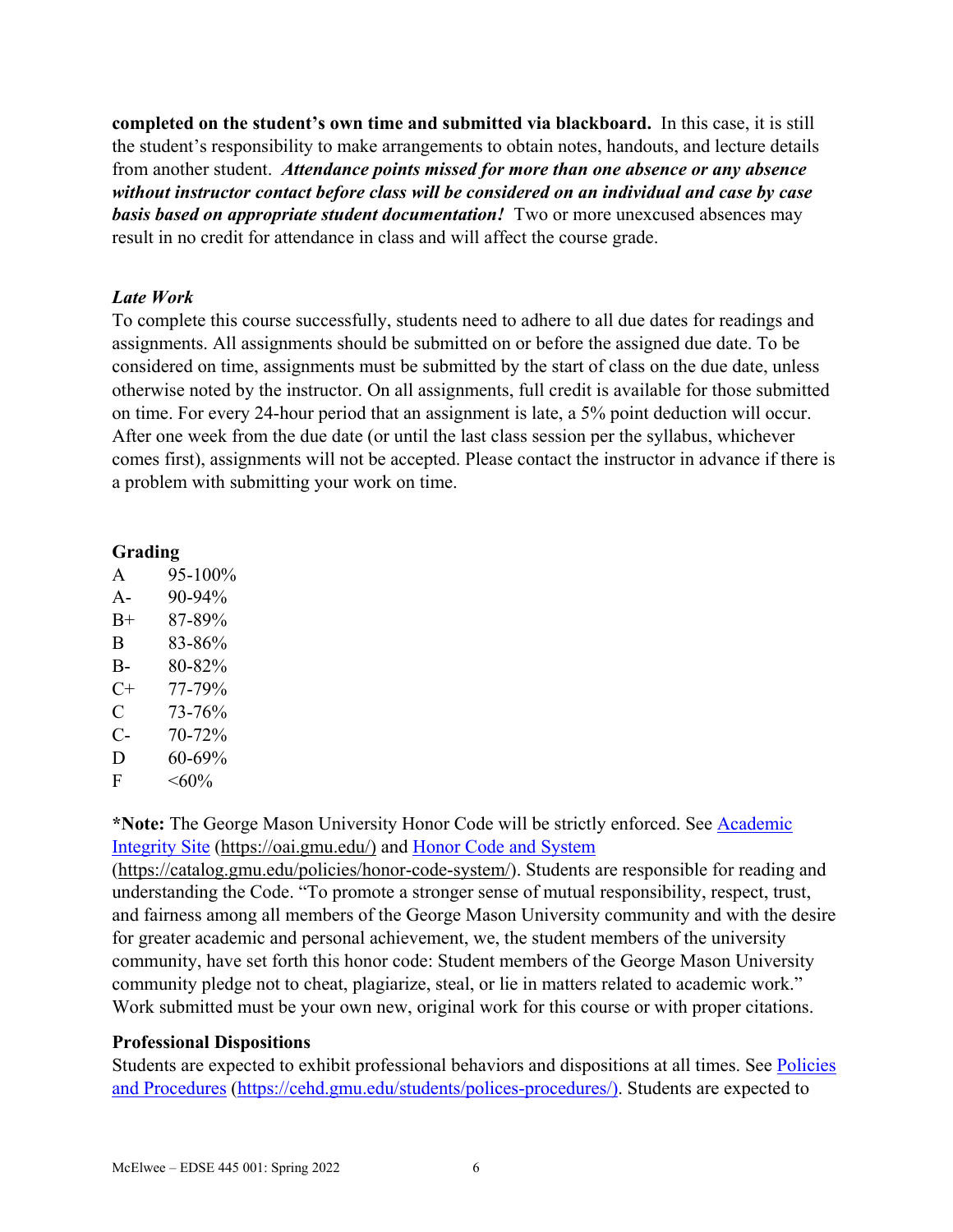exhibit professional behaviors and dispositions at all times. Professional dispositions are an essential function of a special educator's job, indicating that these dispositions are critical to develop and assess in special education licensure programs. In the College of Education and Human Development, dispositions are formally and separately evaluated in at least three points in each student's program – a self-evaluation at the start of their program, a self-evaluation at the mid-point of their program, and a university supervisor's evaluation during internship. In special education graduate licensure programs, the initial self-evaluation is completed in designated courses (EDSE 241, EDSE 361, EDSE 311), the mid-point self-evaluation is completed in designated courses (EDSE 445, EDSE 465, and EDSE 419), and the internship evaluation is completed by instructors in EDSE 482, EDSE 483, and EDSE 484. In addition to these three designated evaluation times, instructors may complete instructor-rated disposition assessments other times throughout the program. When dispositions are assessed, it is important that for areas where a positive disposition is rated as "not proficient," the student takes steps to grow as an educator. See https://cehd.gmu.edu/epo/candidate-dispositions.

### **Class Schedule**

\*Note: Faculty reserves the right to alter the schedule as necessary, with notification to students.

| Week                    | <b>Topics</b>                    | <b>Readings Due</b> | <b>Assignments Due</b>       |
|-------------------------|----------------------------------|---------------------|------------------------------|
| 1                       | Seminar: Syllabus<br>$\bullet$   | Ensure successful   | Introductory Email to be     |
| $(1/24-28)$             | review, overview of              | access of           | approved by instructor       |
|                         | clinical experience,             | Blackboard for this | before on-site attendance at |
|                         | professionalism                  | course              | clinical site.               |
|                         | expectations, standards,         |                     |                              |
|                         | Roles and                        |                     |                              |
|                         | Responsibilities of              |                     |                              |
|                         | <b>Special Education</b>         |                     |                              |
|                         | teacher                          |                     |                              |
|                         | <b>Clinical Experience</b>       |                     |                              |
|                         | (without students):              |                     |                              |
|                         | Introductions, Meet MT           |                     |                              |
| $\overline{2}$          | Seminar: Student<br>$\bullet$    | Archer & Hughes     |                              |
| $(1/31 - 2/4)$          | characteristics and IEPs         | Chapters 4 & 8      |                              |
| $\overline{\mathbf{3}}$ | Clinical Experience<br>$\bullet$ | <b>TBD</b>          | Journal Entry #1             |
| $(2/7-11)$              | Week 1: Observe                  |                     |                              |
| $\overline{\mathbf{4}}$ | Clinical Experience<br>$\bullet$ | Archer & Hughes     | Journal Entry #2             |
| $(2/14-18)$             | Week 2: Observe                  | Chapter 5           |                              |
|                         | <b>Seminar:</b> Learning         |                     |                              |
|                         | Environment and                  |                     |                              |
|                         | <b>Lesson Plans</b>              |                     |                              |
| 5                       | Clinical Experience              | <b>TBD</b>          | Journal Entry #3             |
| $(2/21-25)$             | Week 3: Observe                  |                     |                              |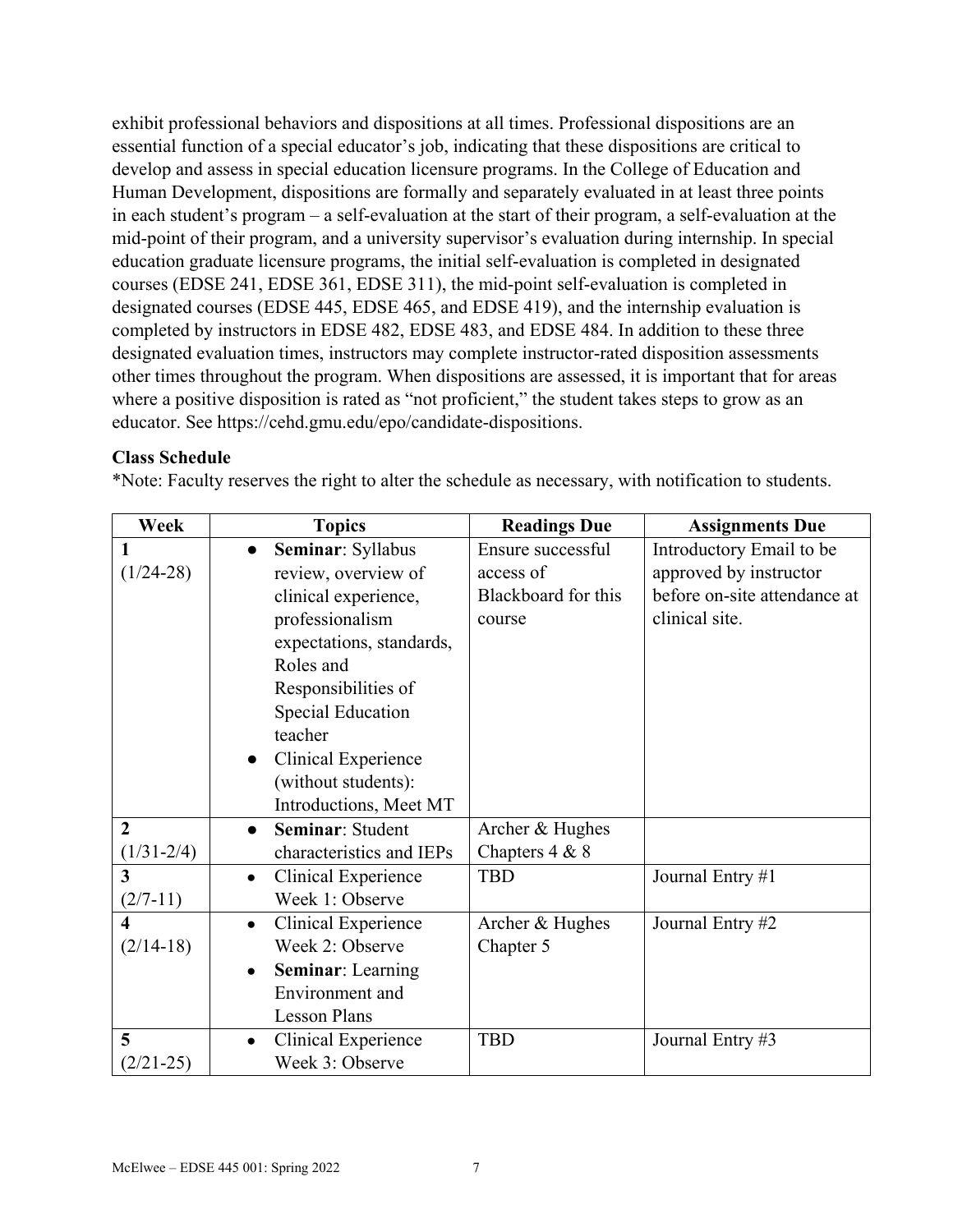| Week                         | <b>Topics</b>                                                                                                                      | <b>Readings Due</b>               | <b>Assignments Due</b>                                                                                                                                                                |
|------------------------------|------------------------------------------------------------------------------------------------------------------------------------|-----------------------------------|---------------------------------------------------------------------------------------------------------------------------------------------------------------------------------------|
|                              |                                                                                                                                    |                                   | <b>Lesson Planning &amp;</b>                                                                                                                                                          |
|                              |                                                                                                                                    |                                   | <b>Instructional Reflection:</b><br>Part 1 Due                                                                                                                                        |
| 6<br>$(2/28-3/4)$            | Seminar: Assessment,<br>$\bullet$<br><b>Lesson Plans</b><br><b>Clinical Experience</b><br>$\bullet$<br>Week 4: Assist and<br>Teach | Archer & Hughes<br>Chapters 6 & 7 | Journal Entry #4<br>Lesson Planning &<br><b>Instructional Reflection:</b><br>Part 2 Lesson Plan Drafts<br>due<br>Schedule Lesson<br>Observation with instructor<br>and mentor teacher |
| $\overline{7}$<br>$(3/7-11)$ | <b>Clinical Experience</b><br>$\bullet$<br>Week 5: Assist and<br>Teach                                                             | <b>TBD</b>                        | Journal Entry #5<br><b>Lesson Planning &amp;</b><br><b>Instructional Reflection:</b><br><b>Part 2 Lesson Plans Due</b>                                                                |
| 8<br>$(3/14-18)$             | Clinical Experience:<br>$\bullet$<br>Week 6 Assist and<br>Teach<br><b>Seminar:</b> Instructional<br>Delivery                       | <b>TBD</b>                        | Journal Entry #6                                                                                                                                                                      |
| 9<br>$(3/21-25)$             | <b>Clinical Experience</b><br>$\bullet$<br>Week 7: Assist and<br>Teach                                                             | <b>TBD</b>                        | Journal Entry #7                                                                                                                                                                      |
| 10<br>$(3/28-4/1)$           | <b>Seminar Meeting only:</b><br>video analysis,<br>feedback, goal setting                                                          | <b>TBD</b>                        | <b>Lesson Planning &amp;</b><br><b>Instructional Reflection:</b><br>Part 3 Due                                                                                                        |
| 11<br>$(4/4-8)$              | Clinical Experience<br>$\bullet$<br>Week 8: Assist and<br>Teach                                                                    | <b>TBD</b>                        | Journal Entry #8                                                                                                                                                                      |
| 12<br>$(4/11-15)$            | <b>Clinical Experience</b><br>Week 9: Assist and<br>Teach<br>Seminar: TBD based on<br>need                                         | <b>TBD</b>                        | Journal Entry #9<br>Last day possible for<br>lesson observation                                                                                                                       |
| 13<br>$(4/18-22)$            | <b>Clinical Experience</b><br>$\bullet$<br>Week 10: Assist and<br>Teach                                                            | <b>TBD</b>                        | Journal Entry #10                                                                                                                                                                     |
| 14<br>$(4/25-29)$            | <b>Seminar only: Discuss</b><br>teaching strengths and<br>areas of growth                                                          | <b>TBD</b>                        | <b>Experiential Portfolio</b><br>Due                                                                                                                                                  |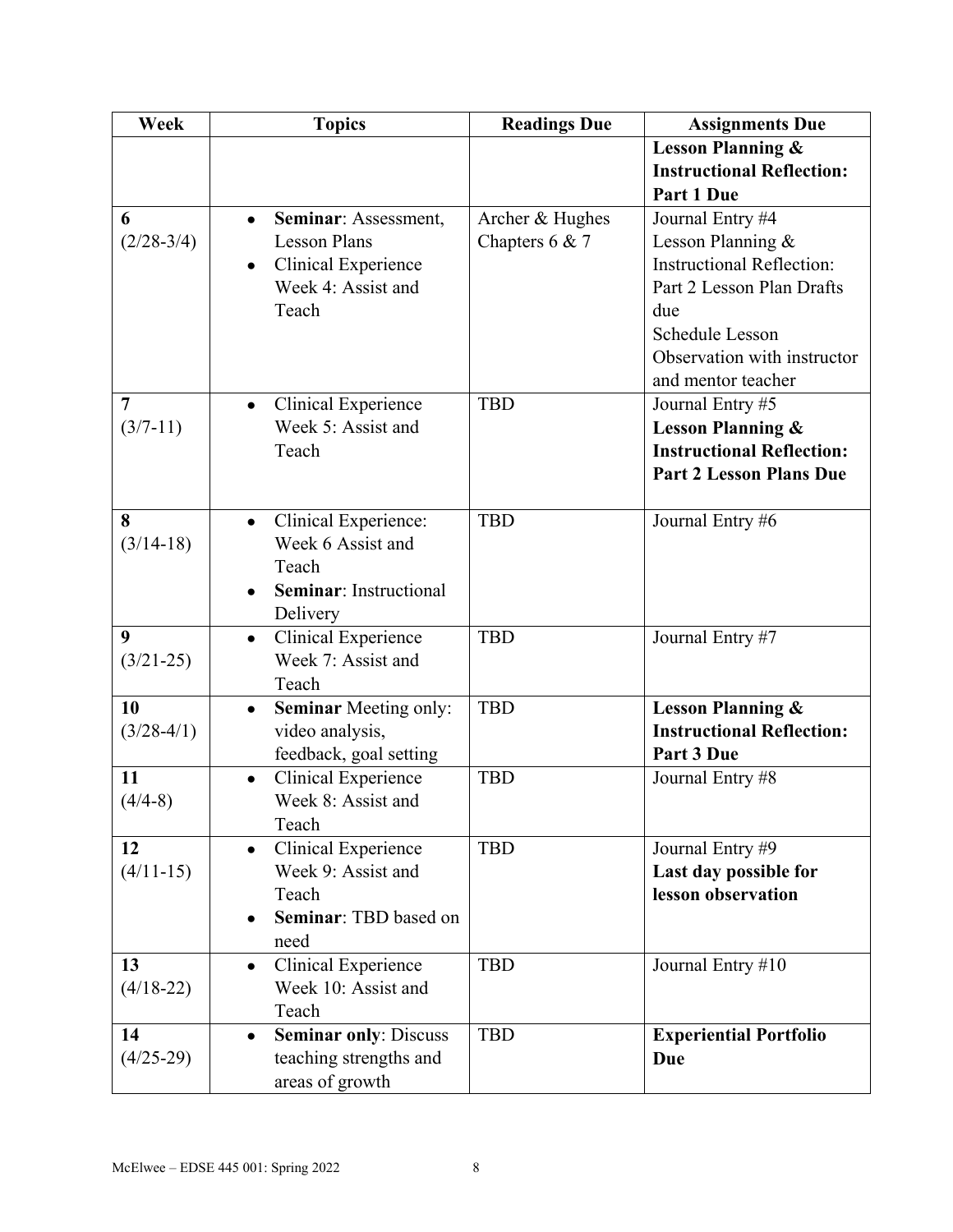| Week      | Topics                       | <b>Readings Due</b> | <b>Assignments Due</b>        |
|-----------|------------------------------|---------------------|-------------------------------|
|           | <b>Seminar Meeting only:</b> |                     | <b>Final Reflection Paper</b> |
| $(5/2-6)$ | final reflections, key       |                     | Due                           |
|           | take-aways, future goals     |                     |                               |

### **Core Values Commitment**

The College of Education and Human Development is committed to collaboration, ethical leadership, innovation, research-based practice, and social justice. Students are expected to adhere to these principles: See [Core Values](http://cehd.gmu.edu/values/) [\(http://cehd.gmu.edu/values/\)](http://cehd.gmu.edu/values/).

### **GMU Policies and Resources for Students**

### *Policies*

- Students must adhere to the guidelines of the Mason Honor Code. See Honor Code and [System](https://catalog.gmu.edu/policies/honor-code-system/) [\(https://catalog.gmu.edu/policies/honor-code-system/\)](https://catalog.gmu.edu/policies/honor-code-system/).
- Students must follow the university policy for Responsible Use of Computing. See [Responsible Use of Computing](http://universitypolicy.gmu.edu/policies/responsible-use-of-computing/) [\(http://universitypolicy.gmu.edu/policies/responsible-use](http://universitypolicy.gmu.edu/policies/responsible-use-of-computing/)[of-computing/\)](http://universitypolicy.gmu.edu/policies/responsible-use-of-computing/).
- Students are responsible for the content of university communications sent to their Mason email account and are required to activate their account and check it regularly. All communication from the university, college, school, and program will be sent to students solely through their Mason email account.
- Students with disabilities who seek accommodations in a course must be registered with George Mason University Disability Services. Approved accommodations will begin at the time the written letter from Disability Services is received by the instructor. See [Disability Services](https://ds.gmu.edu/) [\(https://ds.gmu.edu/\)](https://ds.gmu.edu/).
- Students must silence all sound emitting devices during class unless otherwise authorized by the instructor.

### *Campus Resources*

- Support for submission of assignments to VIA should be directed to  $v_i$  interaction or [https://cehd.gmu.edu/aero/assessments.](https://cehd.gmu.edu/aero/assessments)
- Questions or concerns regarding use of [Blackboard](https://its.gmu.edu/knowledge-base/blackboard-instructional-technology-support-for-students/) should be directed to **Blackboard** [Instructional Technology Support for Students](https://its.gmu.edu/knowledge-base/blackboard-instructional-technology-support-for-students/) [\(https://its.gmu.edu/knowledge](https://its.gmu.edu/knowledge-base/blackboard-instructional-technology-support-for-students/)[base/blackboard-instructional-technology-support-for-students/\)](https://its.gmu.edu/knowledge-base/blackboard-instructional-technology-support-for-students/).

### **Notice of mandatory reporting of sexual assault, interpersonal violence, and stalking:**

As a faculty member, I am designated as a "Non-confidential Employee" and must report all disclosures of sexual assault, interpersonal violence, and stalking to Mason's Title IX Coordinator per University Policy 1202. If you wish to speak with someone confidentially,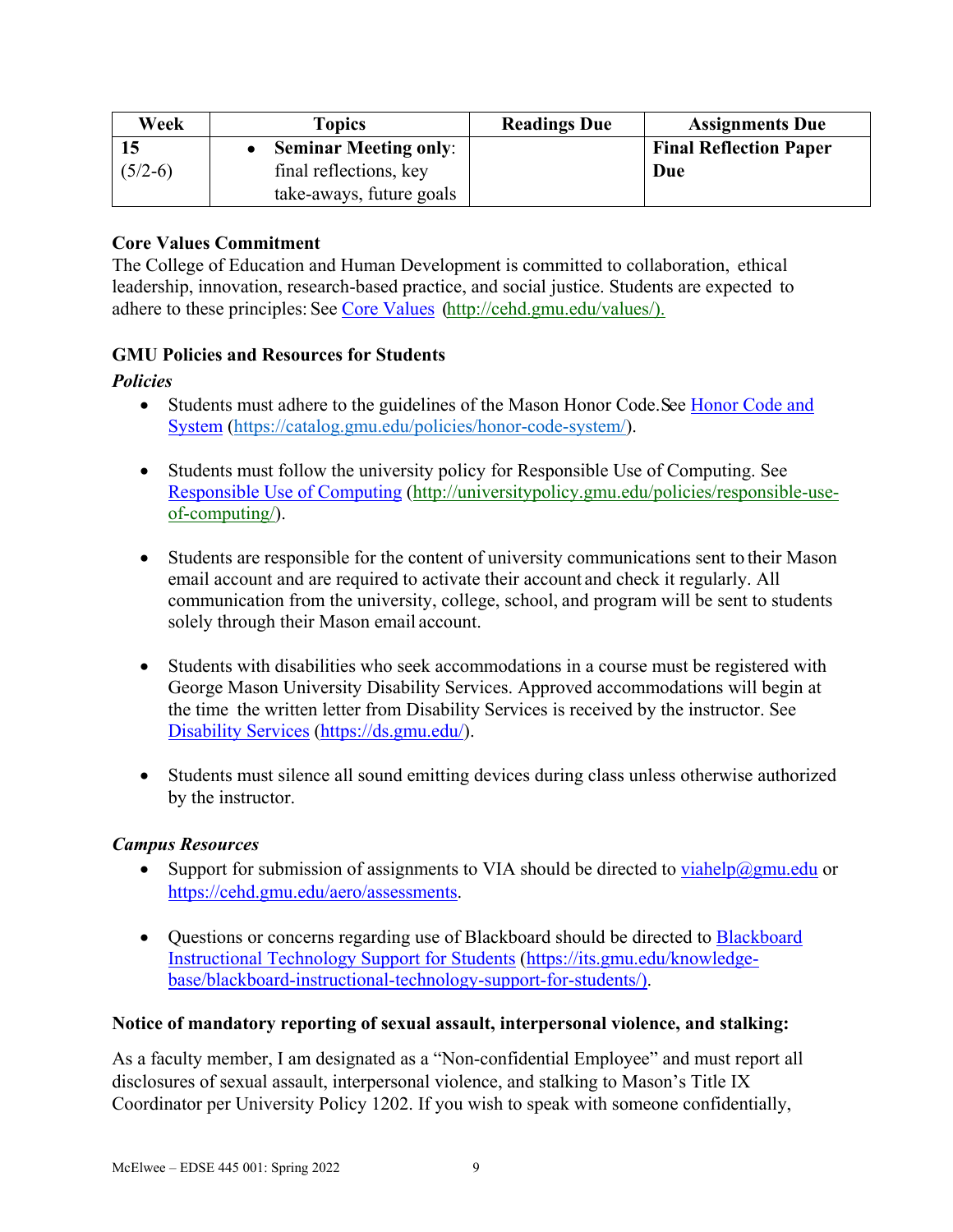please contact one of Mason's confidential resources, such as Student Support and Advocacy Center (SSAC) at 703-380-1434 or Counseling and Psychological Services (CAPS) at 703-993- 2380. You may also seek assistance from Mason's Title IX Coordinator by calling 703-993 8730, or emailing [titleix@gmu.edu.](mailto:titleix@gmu.edu)

### **For additional information on the College of Education and Human Development, please visit our website [College of Education and Human](http://cehd.gmu.edu/) Development [\(http://cehd.gmu.edu/\)](https://cehd.gmu.edu/).**

### **Appendix**

#### **Experiential Assessment Rubric(s)**

| Criteria                                     | <b>Earned Points</b> | <b>Possible Points</b> |  |
|----------------------------------------------|----------------------|------------------------|--|
| Log of Hours and Activities                  |                      |                        |  |
| All activities have been completed, as       |                      | 65                     |  |
| indicated by the log of hours.               |                      |                        |  |
| (13 activities $\omega$ 5 points/activity).  |                      |                        |  |
| Log of hours has all required mentor teacher |                      | 5                      |  |
| signatures.                                  |                      |                        |  |
| Dispositions assessment completed and        |                      |                        |  |
| signed by mentor teacher. Ratings indicate   |                      | 15                     |  |
| positive, successful dispositions.           |                      |                        |  |
| Dispositions assessment completed and        |                      | 15                     |  |
| signed by instructor. Ratings indicate       |                      |                        |  |
| positive, successful dispositions.           |                      |                        |  |
| <b>TOTAL FOR LOG OF HOURS AND</b>            |                      | 100                    |  |
| <b>ACTIVITIES</b>                            |                      |                        |  |
| Reflective Journal Entries                   |                      |                        |  |
| Entry clearly introduces the context of the  |                      |                        |  |
| situation, and the selected activity         |                      | $\overline{2}$         |  |
| corresponds with the written response.       |                      |                        |  |
| Clear description of what happened is        |                      |                        |  |
| provided and specific elements of the event  |                      | $\overline{2}$         |  |
| are detailed.                                |                      |                        |  |
| A thoughtful analysis of the event is        |                      |                        |  |
| provided and consideration of reasons as to  |                      | $\overline{2}$         |  |
| why the teacher (or you) made a teaching     |                      |                        |  |
| decision is discussed.                       |                      |                        |  |
| A thoughtful discussion of any impact on the |                      |                        |  |
| students or other individuals is provided    |                      | $\overline{2}$         |  |
| given the decisions observed (or made).      |                      |                        |  |
| Applies insight from the experience by       |                      | $\overline{2}$         |  |
| considering how to extend an effective       |                      |                        |  |